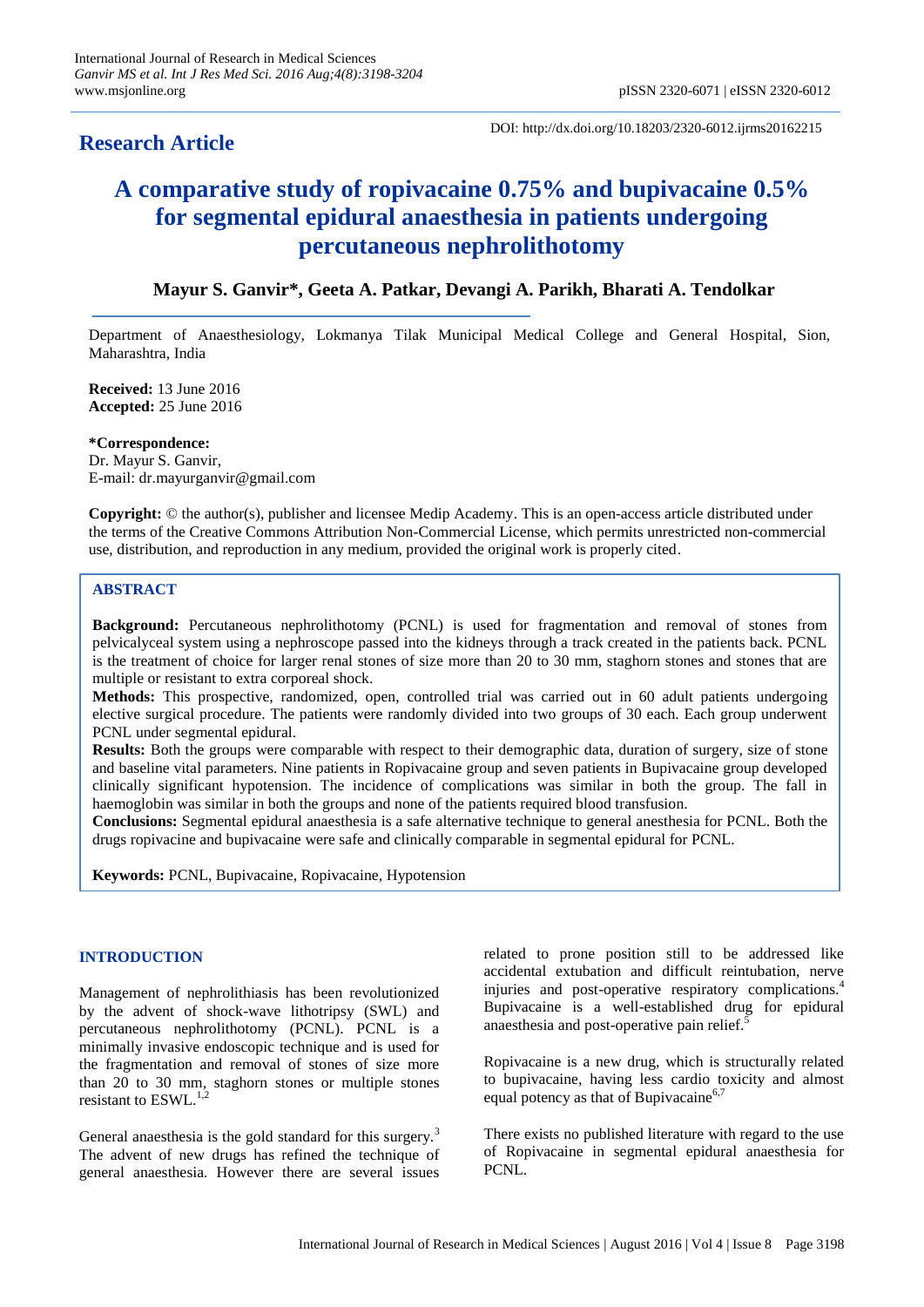# *Aim and objectives*

- To study safety of segmental epidural for PCNL.
- To compare segmental level of anaesthesia achieved by using ropivacaine 0.75% and bupivacaine 0.5% epidurally.
- To evaluate and compare technical difficulties faced by the surgeon during the procedure in the form of positioning and locating the pelvicalyceal system.
- To compare the incidence of postoperative complications, if any related to surgery during PCNL.
- To evaluate safety of ropivacaine 0.75% in epidural anaesthesia.

# **METHODS**

This prospective, randomized, open, controlled trial was carried out in 60 adult patients undergoing elective surgical procedure. The study was reviewed and approved by research and ethics committee of our hospital LTMMC and LTMGH. Study was carried out in 60 adult patients who were randomly divided in to two groups of 30 each. Each group underwent PCNL under epidural anaesthesia by using Ropivacaine 0.75% or Bupivacaine 0.5%

### *Inclusion criteria*

- ASA I/II
- Age 18 to 65 years
- Either sex
- BMI  $\langle 30 \text{kg/m}^2$

### *Exclusion criteria*

- Unwilling for consent
- $\bullet$  ASA  $\geq$  3
- Obesity with BMI > 30 kg/m<sup>2</sup>
- Contraindications for epidural anaesthesia
- Undilated pelvicalyceal system.

A test dose of 3 ml lidocaine 2% with 1:200,000 adrenaline through the catheter was given to exclude intravascular or intrathecal catheter placement. A loading dose of the study drug approximately 6ml (1.5 ml/segment) was injected epidurally with regular negative aspiration to achieve a epidural block of T6- T12 segments.

After injecting study drug the sensory block level was checked every minute with an ether swab for first 15 min and if not adequate then additional dose of study drug 1ml/ spared segment was given to achieve T6-T12 level.

Following parameters were noted

 Onset of block: Time taken to achieve adequate level of anaesthesia i.e. (T6-T12). Onset of block is defined as time taken to achieve T6 level from the time of injection of drug.

- Number of segments blocked.
- Total volume of drug injected.
- Heart rate.
- Blood pressure:-systolic, Diastolic and mean arterial pressure.
- Oxygen saturation.
- Segmental Level of anaesthesia every 15 minutes after the first one hour.
- Bromage Score

Motor blockade of lower limb was assessed by Bromage scale where 0=no block; 1=impaired movement at the hip, normal knee, and ankle movements; 2=impaired movement at hip and knee, but normal ankle Movements; and 3=impaired movement at the hip, knee, and Ankle; Surgeons satisfaction score  $(0 -$  unsatisfied, 1- satisfied, 2- excellent satisfaction).

### *Statistical analysis*

The data thus obtained was expressed as mean and standard deviation. Difference in demographic data between the two groups was sought with Chi square test and Student 't' test. The hemodynamic variables were analyzed using paired 't' test for within the group comparisons and unpaired 't' test for between the group comparisons. Time of requirement of first rescue analgesia was analyzed using Chi-square test. Incidence of complications was analyzed with Chi-square test and Student 't' test wherever appropriate. For all statistical comparisons, P˂0.05 was taken as significant.

# **RESULTS**

The present study was conducted on ASA I –II patients undergoing percutaneous nephrolithotomy (PCNL) under segmental epidural anaesthesia using Ropivacaine 0.75% or Bupivacaine 0.5%. Sixty patients were randomly allocated into two groups. Table 1 shows comparison of demographic data between group B and group R. The two groups were comparable with respect to age, weight, height and sex. Table 2, depicts duration of surgery and Mean stone size were comparable in both the groups.

### **Table 1: Demographic data.**

| <b>Parameters</b> | <b>Group B</b><br><b>Mean</b> ±SD | <b>Group R</b><br><b>Mean</b> ±SD | р<br>value |
|-------------------|-----------------------------------|-----------------------------------|------------|
| Age (years)       | $44.50 \pm 16.62$                 | $44.70 \pm 15.64$                 | 0.962      |
| Weight (kg)       | $57.43 \pm 4.76$                  | $57.70 \pm 5.17$                  | 0.836      |
| Height (cm)       | $166.03 \pm 7.54$                 | $166.07 \pm 7.77$                 | 0.987      |
| Sex (M:F)         | 17:13                             | 18:12                             | 0.793      |

From Table 3 it can be seen that, total number of single punctures were 25 in Group R and 23 in Group B, four patients in Group R and six patients in Group B required two punctures and only one patient required three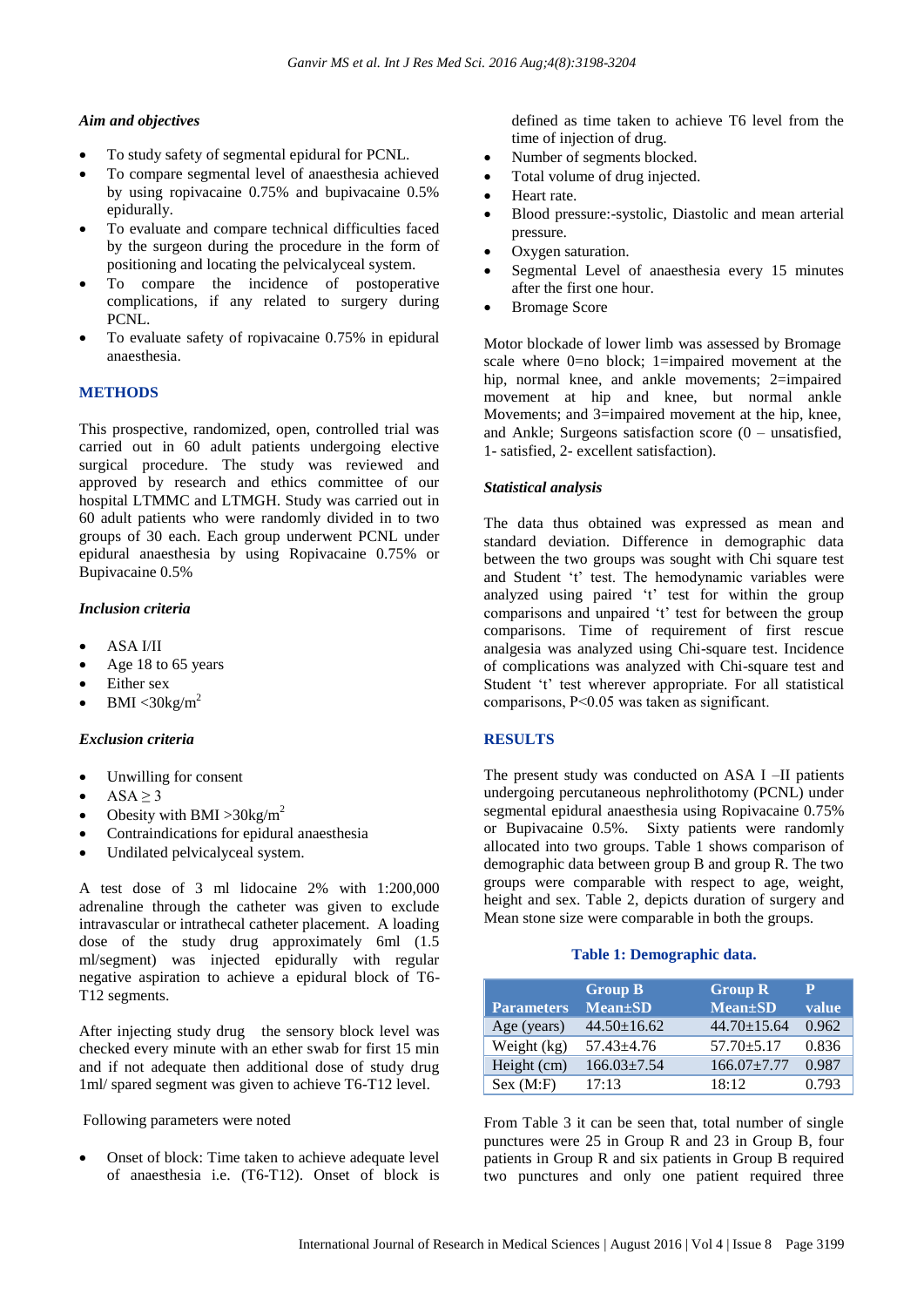punctures in both the groups. Table 4 shows that, two groups were comparable in terms of position of puncture (Chi square test). In present study, none of the patients were having plueral injuries.

### **Table 2: Surgical parameters.**

|                                 | <b>Group B</b>  | <b>Group R</b>        | $\epsilon_{\mathbf{p}}$<br>value |
|---------------------------------|-----------------|-----------------------|----------------------------------|
| Duration of<br>$surgery^*(Min)$ |                 | 109±29.96 106.67±30.2 | 0.887<br>(NS)                    |
| Mean stone<br>$size*(Cm)$       | $3.75 \pm 1.51$ | $3.83 \pm 1.72$       | 0.855<br>(NS)                    |

\*ANOVA test; NS - Not significant.

Table 5 shows, time taken to achieve T6-T12 segment (Min) for Group B was more (12.13+2.18) as compared to Group R (10.60+2.04) and it is statistically significant.

There was no statistical significance between the time taken for two segment regression and total volume of drug for both drugs and the two groups were comparable.

Table 6 shows, that only 8 patients in Group B required one epidural top up whereas in Group R, 7 patients required one epidural top up and only one patient required two epidural top ups. So the two groups were comparable in terms of Epidural top ups.

### **Table 3: Number of punctures required.**

| Number of punctures Group B Group R |  | Total | <b>Chi-Square test</b> | <b>Z</b> - Value | <b>P-value</b> |
|-------------------------------------|--|-------|------------------------|------------------|----------------|
| 1 Puncture                          |  | 48    | 0.483                  | 0.695            | 0.785          |
| 2 Punctures                         |  |       |                        |                  |                |

### **Table 4: Position of puncture.**

| <b>Groups</b> | Supra-costal<br>puncture | Infra-costal<br>puncture | <b>Total</b> | <b>Chi-square</b><br>test | <b>statistics</b> | <b>P</b> - Value |
|---------------|--------------------------|--------------------------|--------------|---------------------------|-------------------|------------------|
| Group B       |                          |                          |              |                           |                   |                  |
| Group R       |                          |                          | 37           |                           |                   |                  |
| Total         |                          | 60                       | 74           | 3.171                     | l.780             | 0.075            |

### **Table 5: Drug parameters.**

|                                                               | <b>Group B</b>   | <b>Group R</b>   | <b>P-Value</b>      |
|---------------------------------------------------------------|------------------|------------------|---------------------|
| Onset of Block.<br>Time taken to achieve T6-T12 segment (Min) | $12.12 + 2.18$   | $10.60 \pm 2.04$ | 0.007 (Significant) |
| Time Required for 2 segment regression (Min)                  | $93.33 \pm 8.84$ | $89.67 + 8.84$   | $0.268$ (NS)        |
| Total volume of drug in ml (First dose)                       | $9.93 \pm 1.84$  | $10.00 \pm 1.70$ | 0.885               |

### **Table 6: Epidural top ups required during surgery.**

| <b>Study</b> | <b>Epidural top ups (number)</b> | Total  |        |    |
|--------------|----------------------------------|--------|--------|----|
| group        | N <sub>0</sub>                   | Yes(1) | Yes(2) |    |
| Group B      | 77                               |        |        | 30 |
| Group $R$    | フフ                               |        |        | 30 |
| Total        |                                  |        |        |    |

Motor blockade was checked by Bromage score at three different positions i.e. 1) Before lithotomy; 2) at time of log rolling and 3) At end of the procedure. Complete motor blockade (Bromage score 3) was not seen in any of the patients (Table 7).

In Table 8, T4-L2 block in Group B was seen in 4 patients and in Group R, 5 patients whereas T6-T12 block in Group B was seen in 15 patients and in Group R, 11

patients. T4-T12 block in Group B was seen in 3 patients and in Group R, 4 patients. T6-L2 block in Group B was seen in 8 patients and in Group R, 10 patients.

### **Table 7: Bromage score.**

| <b>Bromage</b>             | <b>Group B</b> |           |      | <b>Group R</b> |               |  |
|----------------------------|----------------|-----------|------|----------------|---------------|--|
| score                      | Mean           | <b>SD</b> | Mean | <b>SD</b>      |               |  |
| <b>Before</b><br>lithotomy | 0.33           | 0.48      | 0.30 | 0.47           | 0.786<br>(NS) |  |
| Log role                   | 0.97           | 0.18      | 1.00 | 0.26           | 0.570<br>(NS) |  |
| At end of<br>procedure     | 1.00           | 0.00      | 1.03 | 0.18           | 0.321<br>(NS) |  |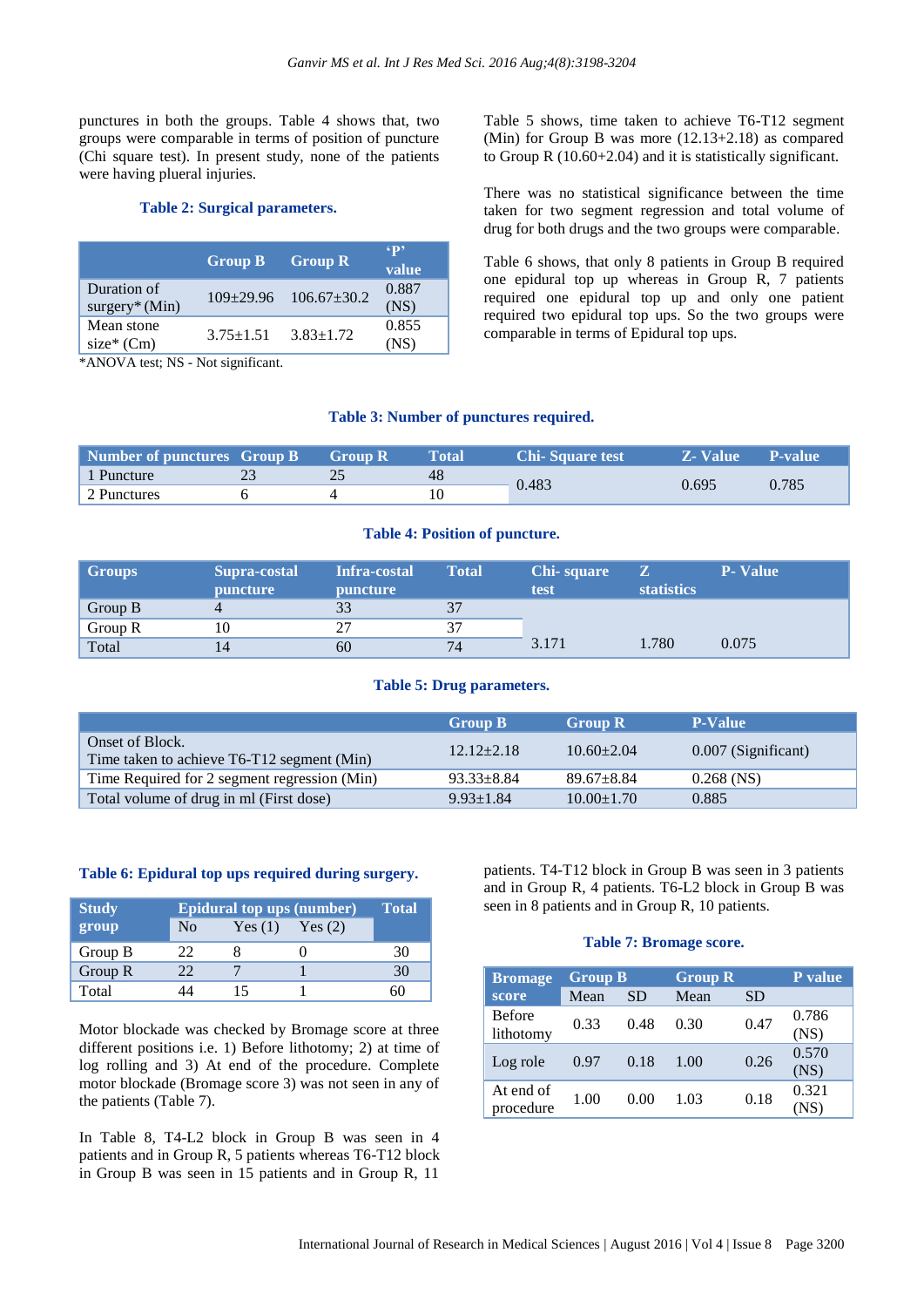Table 9 shows that only 8 patients out 30 in Group B and only 4 patients out of 30 in Group R required sedation for ureteric catheterization. When compared statistically it was found that the two groups were comparable.

Heart rates throughout the procedure in both groups were comparable and there was no statistical difference between the two groups. None of our patients had bradycardia (Figure 1).

### **Table 8: Number of segments blocked.**

| Number of segments blocked |         |        |        |         |        | <b>Total</b> |
|----------------------------|---------|--------|--------|---------|--------|--------------|
|                            |         | T4-T12 | T4-T12 | $T6-L2$ | T6-T12 |              |
|                            | Number  | 4      |        |         |        | 30           |
| Group B                    | Percent | 13.3%  | 10%    | 26.7%   | 50.0%  | 100%         |
| Group $R$                  | Number  |        |        | 10      |        | 30           |
|                            | Percent | 16.7%  | 13.3%  | 33.3%   | 36.7%  | 100%         |
| Total                      |         |        |        | 18      | 26     | 60           |
|                            |         | 15%    | 11.7%  | 30%     | 43.3%  | 100.%        |

Chi Square test-0.779.

#### **Table 9: Sedation required for ureteric catheterization.**

| <b>Study group</b> | Sedation required for ureteric catheterization | <b>Total</b> |       |        |
|--------------------|------------------------------------------------|--------------|-------|--------|
|                    |                                                | Yes          | No.   |        |
| Group B            | Number                                         |              | 22    | 30     |
|                    | Percent                                        | 26.7%        | 73.3% | 100.0% |
| Group R            | Number                                         |              | 26    | 30     |
|                    | Percent                                        | 13.3%        | 86.7% | 100.0% |
| Total              | Number                                         | 12           | 48    | 60     |
|                    | Percent                                        | 20.0%        | 80.0% | 100.0% |

Pearson Chi Square-0.197; Fisher's exact test-0.333.



### **Figure 1: Pulse rate at various time interval among study group.**

Figure 2 shows changes in mean arterial pressure. Pre operatively baseline MAP was  $95.70 \pm 20.71$  mm Hg in group B and  $98.27 \pm 10.81$  mm Hg in group R which was comparable and the difference was not statistically significant. In both groups, there was a fall in MAP after induction (at 0 minutes) which returned at near the baseline after fifteen minutes. The MAP was within normal limits, the difference being statistically significant (\*) however clinically insignificant.



### **Figure 2: Mean arterial pressure at various time intervals among study group.**

### **DISCUSSION**

Per cutaneous nephrolithotomy (PCNL) is used for the fragmentation and removal of stones from the renal pelvis and renal calyceal system by means of a nephroscope passed into the kidney through a track created in the patients back.

In 2006, Papadopoulos et al investigated the safety and efficacy of epidural anaesthesia in elective lumbar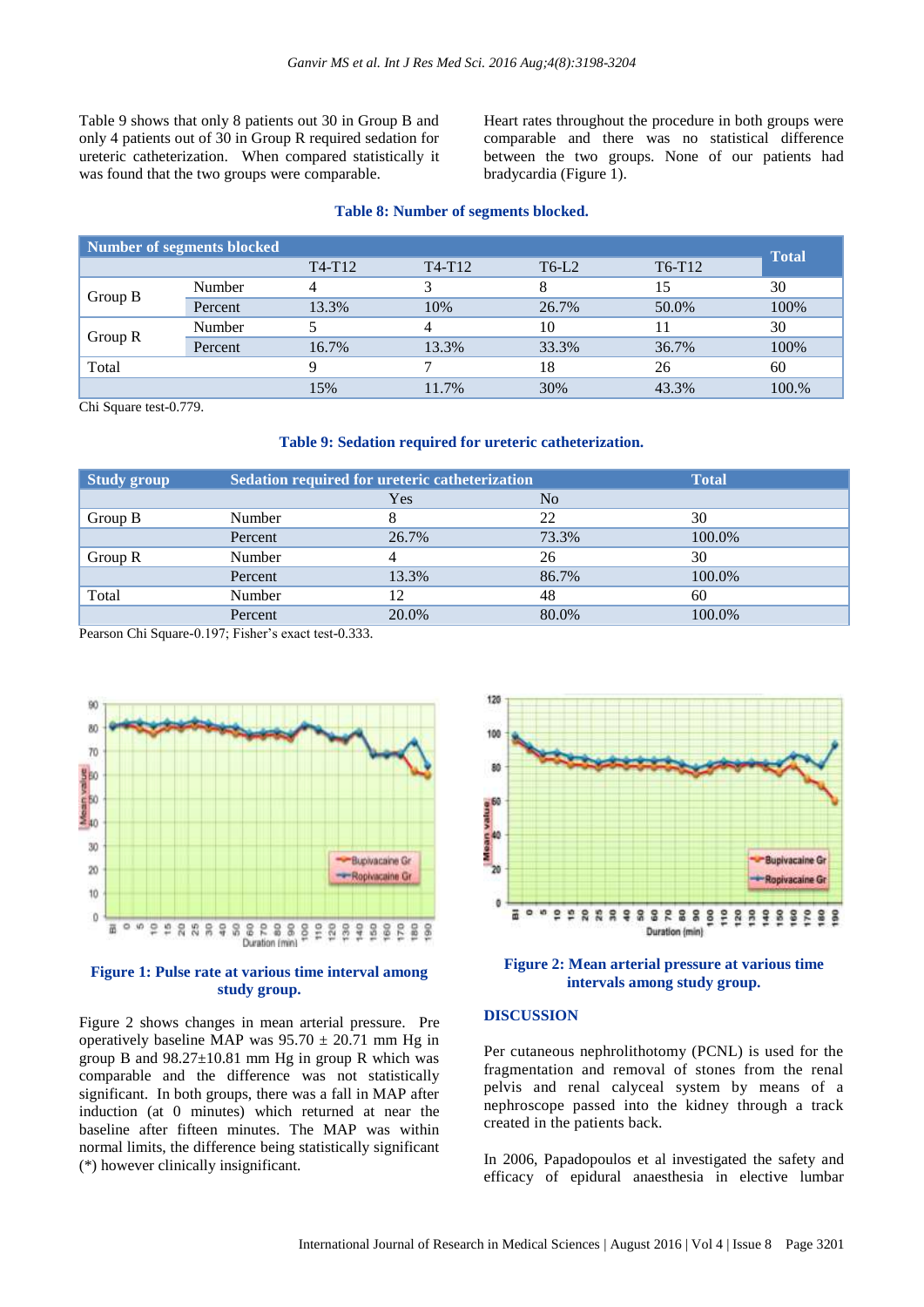microdiscectomies in prone position.<sup>8</sup> They concluded that epidural anaesthesia is a good alternative to general anaesthesia in surgeries performed in prone position.

# *Epidural block characteristics*

In 1990, Brown DL et al in Virginia Mason Medical Centre, Seattle, Washington investigated a randomized, double-blind study to compare the clinical effectiveness of ropivacaine and bupivacaine for epidural anaesthesia in patients undergoing lower-extremity surgery.<sup>9</sup>

Forty-five patients were randomized to receive 20 ml of 0.5% ropivacaine or bupivacaine. The quality and extent of sensory and motor blockade between groups were comparable, although bupivacaine was slightly longer acting.

Christelis N et al compared epidural ropivacaine 0.75% and bupivacaine 0.5% with fentanyl for elective caesarean section.<sup>10</sup> Eighty women having elective caesarean section under epidural anaesthesia were randomly allocated to receive 20 mL of either 0.75% ropivacaine or 0.5% bupivacaine plus fentanyl 100 micrograms. Times were recorded for onset of sensory block, density and duration of motor block, and the need for supplementation.

There was no difference between the groups in the time (mean [SD]) to achieve sensory blockade too cold to T4 (ropivacaine 15.8 [5.6] min, bupivacaine/fentanyl 18.7 [9.1] min, P=0.13) or to S1 (ropivacaine 18.3 [4.6] min, bupivacaine/fentanyl 17.4 [7.6] min, P=0.59), or in the need for supplementation.

However, ropivacaine produced a motor block that was denser (median Bromage score ropivacaine-3, bupivacaine/fentanyl-1.5, P=0.0041), and of longer duration (ropivacaine 237 [84] min, bupivacaine/fentanyl 144 [76] min, P<0.0001). This study suggests that epidural 0.75% ropivacaine without opioid may be used as an alternative to bupivacaine 0.5% with fentanyl for elective caesarean section.

In our study time taken for onset of sensory block (T6- T12), for ropivacaine was 10.6±2.04 min and for Bupivacaine it was 12.13±2.18 min. Bupivacaine required slightly longer time than ropivacaine to achieve adequate level of anaesthesia. This was statistically significant; however this time difference was clinically comparable.

# *Bromage score and positioning*

The mean bromage score for Group B before lithotomy was 0.33±0.48, at time of log rolling to prone position was  $0.97\pm0.18$  and at the end of procedure it was  $1\pm0.0$ . Similarly for Group R before lithotomy was 0.30±0.47, at time of log rolling to prone position was  $1.00 \pm 0.26$  and at the end of procedure it was  $1.03\pm0.18$ , which were comparable.

# *Ureteric catheterisation*

Wuethrich PY et al hypothesized that lower urinary tract function re- mains unchanged during thoracic epidural analgesia (TEA) within segments T4 –T11 after open renal surgery.<sup>11</sup> In a prospective, open, observational, follow-up study, 13 male patients with no pre-existing lower urinary tract symptoms and post void residual less than 100 ml underwent urodynamic investigations the day before open renal surgery (lumbotomy) and 2-3 days postoperatively during TEA. They observed that the detrusor activity was significantly impaired during TEA after open renal surgery.

In our study, we are unable to explain why most of the patients (48 patients) did not require any sedation for ureteric catheterization. It could be because of the application of lignocaine jelly well in advance (preemptive anaesthesia) to the catheterization or because of possible lumbar spread of anaesthesia and preferential blockade or neuromodulation of susceptibile small thinly myelinated fibers by the local anaesthesia compared with larger A-alpha fibers.

# *Haemodynamics*

Mehrabi et al evaluated 160 consecutive patients who underwent PCNL under spinal anaesthesia (15 mg bupivacaine 0.5 % heavy and 25  $\mu$ g fentanyl).<sup>12</sup> They reported hypotension in 18 patients, 3 to 10 minutes after regional anaesthesia that was controlled by injecting 10 mg ephedrine intravenously.

Karacalar S et al conducted a prospective study on 180 patients undergoing PCNL under GA and CSE and concluded that haemodynamics were comparable in both the groups.<sup>13</sup> They encountered hypotension in both the groups.

In the present study, segmental epidural anaesthesia was the anaesthesia technique using Ropivacaine 0.75% or Bupivacaine 0.5%. To prevent hypotension and bradycardia due to the high sympathetic block, all the patients in our study were preloaded with 5 ml/kg of crystalloid and Inj. Atropine was given as premedication. In our study, the haemodynamics were comparable in both the groups.

Nine patients in Ropivacaine group and seven patients in Bupivacaine group developed clinically significant hypotension. But they responded immediately to a 250 ml bolus of intravenous fluid and a single dose (6 mg) of ephedrine. After this there was no further episode of hypotension. This was attributed to high level of block upto T4 in these patients.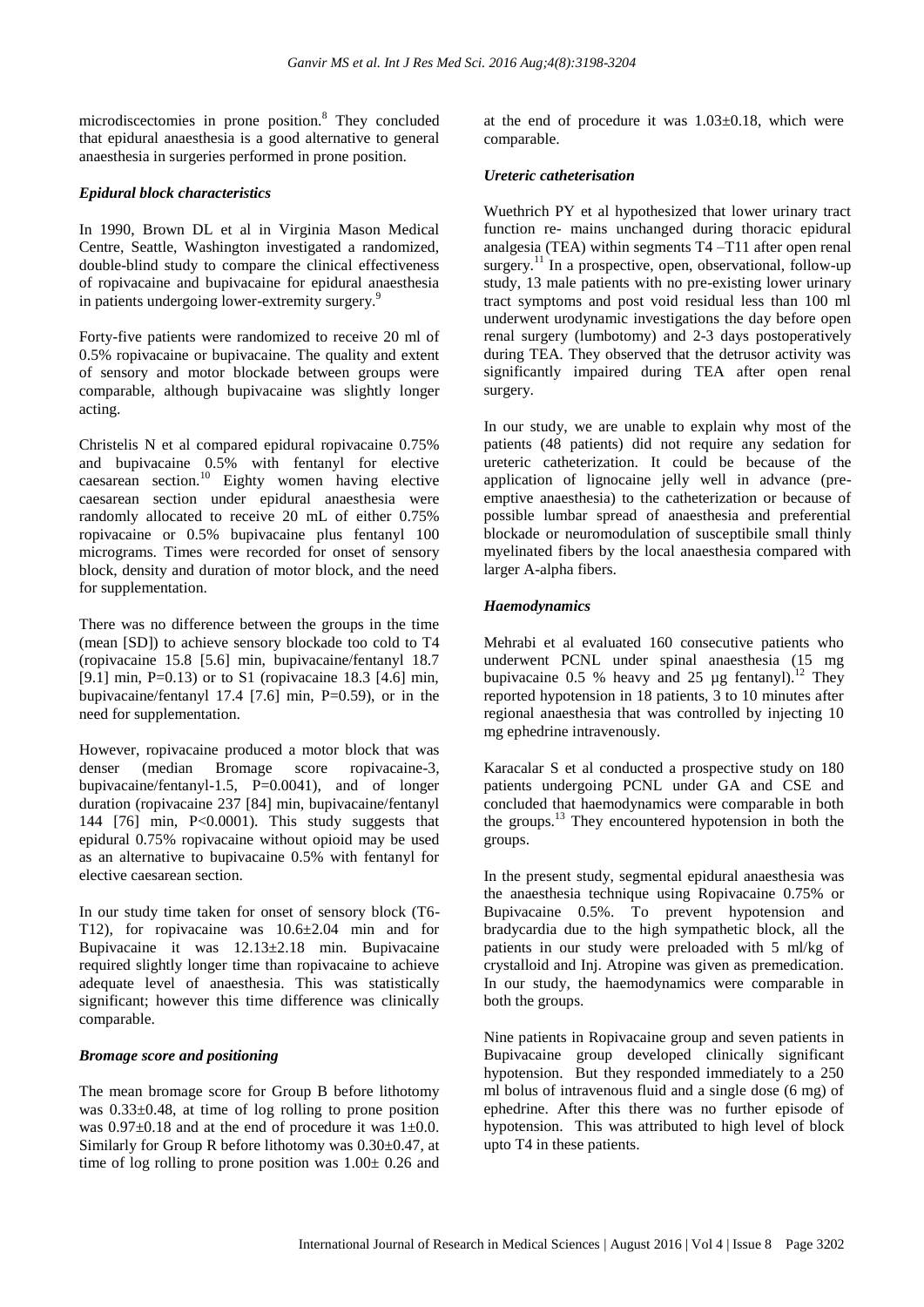### *Complications*

### *Blood loss*

Mehrabi et al found fall in mean haemoglobin postoperatively of  $2.1 \pm 0.4$  g/dl and  $6.3\%$  of patients required blood transfusion.<sup>1</sup>

Kukreja et al concluded that stone surface area did significantly affect blood loss (P=0.03) and correlated more with transfusion rate  $(P=0.0001)$ .<sup>14</sup> Diabetes, multiple-tract procedures, prolonged operative time, and intraoperative complications are associated with significantly greater blood loss during PCNL.

In our study we did not encounter any severe bleeding. The mean haemoglobin pre and post operatively in both the groups were comparable and none of the patients required blood transfusion. For group B pre and post op hemoglobin was 11.96±1.36 (pre-operative) and 11.04± 1.34 (post-operative) and for group R it was  $11.94 \pm 1.34$ (pre-operative) and 10.95±1.26 (post-operative).

# *Pleural injury*

No complications were noted both intra and post operatively in these patients. Another potential complication of supracostal access is the risk of injury to the lung, leading to tension pneumothorax.<sup>15-17</sup> No such injury was encountered in the present study. R Gupta et al in 2002 did a prospective study to evaluate the safety and efficacy of supra costal puncture in patients undergoing PCNL and concluded that supra costal approach provides high clearance rates with acceptable complications.<sup>1</sup>

# *Shivering*

Shivering can occur during PCNL surgery, this could be because of central neuraxial block, cold solutions used for irrigation during surgery, low ambient temperature of theatre and prolonged duration of surgery. Shivering was seen in 9 patients of group B and 7 patients of Group R, which was comparable in both groups.

# *Patient compliance*

The lack of sedation and prolonged procedure time under SE may be demanding on patient's compliance. In our study we encountered four patients in group B and one patient in group R complained of discomfort and shoulder tip pain during the surgery which was tackled by confirming the sensory level, reassuring the patient and Injection fentanyl 25 micrograms i.v.

# *Surgeons satisfaction*

In our study we have noted surgeons satisfaction regarding locating the stone, taking puncture and scored. (It was graded as 0-Not satisfied, 1-satisfied, 2- excellent satisfaction.) The score n group B it was  $1.17\pm0.38$  and in group R it was  $1.21 \pm 0.42$  which were comparable.

### *Postoperative nausea and vomiting (PONV)*

Postoperative nausea and vomiting (PONV) are important side effects that influence readiness for discharge from a hospital.<sup>19</sup> In our study, 14 patients of group B and 9 patients of group R were having Nausea. Similarly 13 patients of Group B and 10 patients of group R, were having vomiting.

# **CONCLUSION**

Percutaneous nephrolithotomy (PCNL) is used for fragmentation and removal of stones from pelvicalyceal system using a nephroscope passed into the kidneys through a track created in the patients back. Hence we conclude segmental epidural anaesthesia is a safe alternative technique to general anaesthesia for PCNL. Both the drugs Ropivacaine and Bupivacaine were safe and clinically comparable in segmental epidural for PCNL

This is a preliminary study in ASA I-II patients, whether this technique can be used in high risk patients requires further studies. Positioning of the patient is very easy due to the segmental block. Surgeons were comfortable and supra and infra costal punctures were possible without complications.

*Funding: No funding sources*

*Conflict of interest: None declared Ethical approval: The study was approved by the Institutional Ethics Committee*

# **REFERENCES**

- 1. Wong MY. Evolving technique of percutaneous nephrolithotomy in a developing country: Singapore General Hospital experience. J Endourol. 1998;12:397-401.
- 2. Basiri A, Mehrabi S, Kianian H, Javaherforooshzadeh A. Blind puncture in comparison with fluoroscopic guidance in percutaneous nephrolithotomy: a randomized controlled trial. Urol J. 2007;4:79-83.
- 3. Gravenstein D. Extracorporeal wave lithotripsy and percutaneous nephrolithotripsy. Anesthesiology Clin N Am. 2000;18:953-71.
- 4. Peterson GN, Krieger JN, Glauber DT. Anaesthetic experience with percutaneous lithotripsy: A review of potential and actual complications. Anaesthesia. 1985;40:460-4.
- 5. Greenbarg PE, Brown MD, Pallares VS, Tompkins JS, Mann NH. Epidural anesthesia for lumbar spine surgery. J Spinal Disord. 1988;1(2):139-43.
- 6. Markham A, Faulds D. Ropivacaine. A review of its pharmacology and therapeutic use in regional anaesthesia. Drugs. 1996;52(3):429-49. Review.